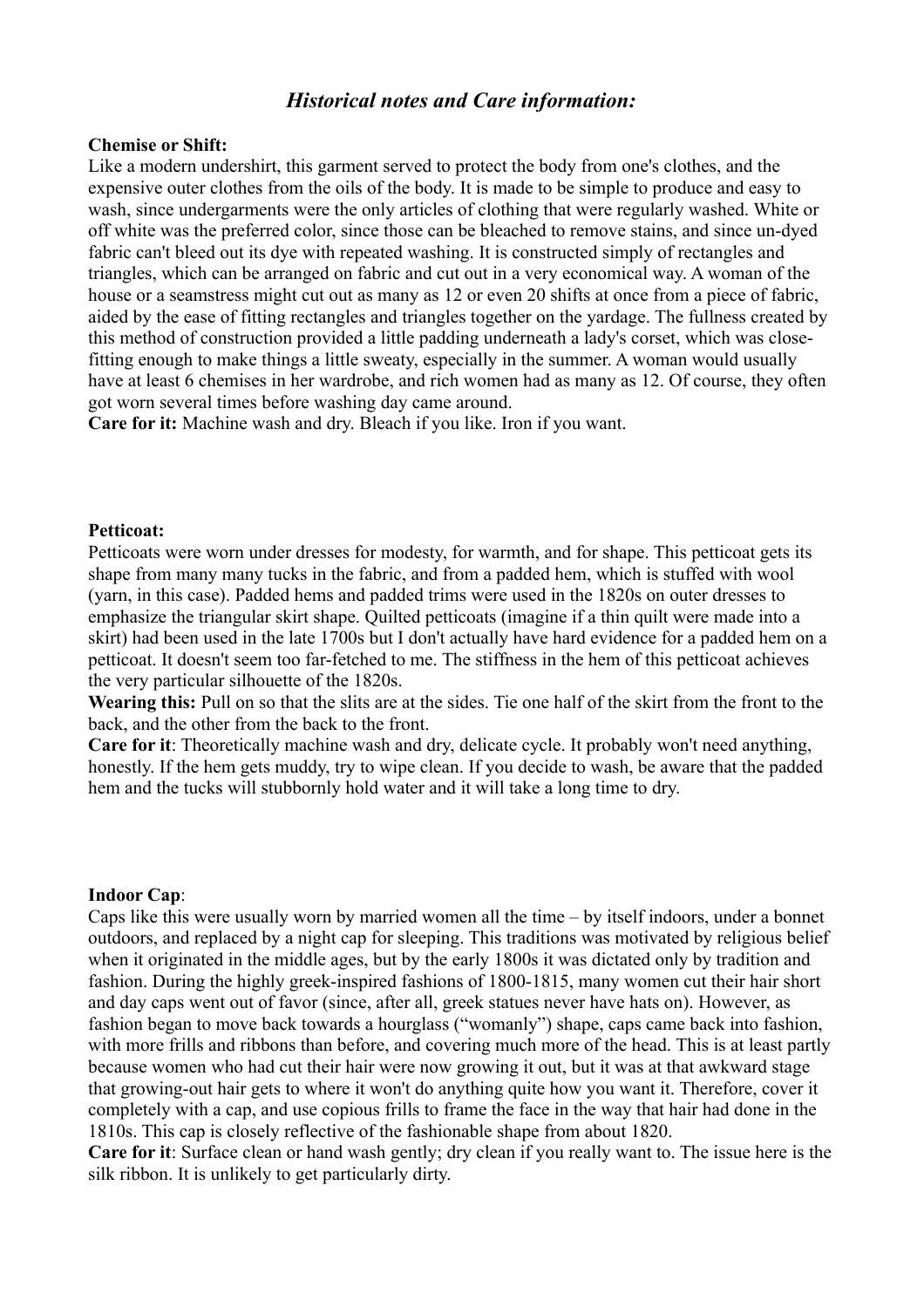### **Fichu:**

This fichu is just a hemmed triangle of cloth, but fichus could be embroidered, trimmed with lace, or made of all kinds of sheer materials. These originated in the 1700s to modestly cover a woman's decolletage and to protect that area from sun. When worn under the gown, they also served as an extension of the shift, protecting the gown's neckline from the body (which will be an issue familiar to anyone who has seen the yellow-gray stains that develop inside the collars of men's dress shirts). Poor women usually wore them opaque, for better sun protection, while rich women liked to wear sheer filmy materials, to show off their assets while paying lip service to modesty. **Care for it:** Machine wash and dry. Bleach if you want. Iron if you want.

#### **Bonnet:**

The bonnet has been made over from a very enormous 1780s to something a little closer to the fashions of the 1810s. Not all bonnets in this time had ribbon ties for under the chin, which came into fashion in the 1830s. The bonnet was worn outdoors for modesty and to protect the face from the sun. But bonnets were not as 100% required between 1800 and 1810 as they would be later in the century (further proof that this part of the  $19<sup>th</sup>$  century was a mystifying fashion anomaly). **Care for it:** Surface clean if it has an accident with a bird or a mud puddle. Try not to get caught in a downpour - neither the silk nor the straw understructure of the brim will like that very much.

#### **Reticule:**

A "reticule" is a sort of small purse. Women began carrying purses only in the late 1790s. Before that, women wore "pockets" inside their dresses – large bags tied around the waist under the clothes and accessed through slits in the side of the skirt. When fashionable dresses became sheer and clingy around 1800, these pockets could be seen through the dresses and totally spoiled the whole effect of the look. Thus women began carrying purses. When the fashion for purses began they were a bit on the large side and critics thought they looked silly and labeled them "ridicules". One can even find period fashion literature which un-ironically refers to a purse in a fashion plate as a "ridicule". This word morphed then into the word "reticule".

**Care for it**: Spot clean, or dry clean if you're really concerned about it. Don't carry liquids or cosmetics in it unless they are very firmly sealed.

#### **Dress:**

This dress is a "best dress" that bridges the time between about 1795 and 1825. The straight sleeves which are slightly too long were most fashionable in the early 1800s, since in the 1820s the shoulder part of the sleeve began to grow larger, eventually resulting in "mutton" sleeves. The waist is slightly above the natural waist point, a transitional waist position seen in the late 1790s and early 1820s. The neckline is neither extremely high or extremely low, a kind of transitional level most popular in the 1820s. The skirt is relatively simply trimmed, in a manner which could be seen throughout the era (although the tucks would be most fashionable around 1815).

**Wearing this**: (You will likely need help with this.) Put on with the opening in the back. Close the hook and eye sets along the back. Pull tight the waist and neckline drawstrings, and tie each in a bow, then tuck the ends inside the dress.

**Care for it:** Spot clean or dry clean. If possible avoid wearing in situations where the skirt will be in prolonged contact with dirty or wet ground (ie outside). This kind of dress is designed to be worn at indoor functions, with little outside jaunts to the carriage in order to travel from place to place.